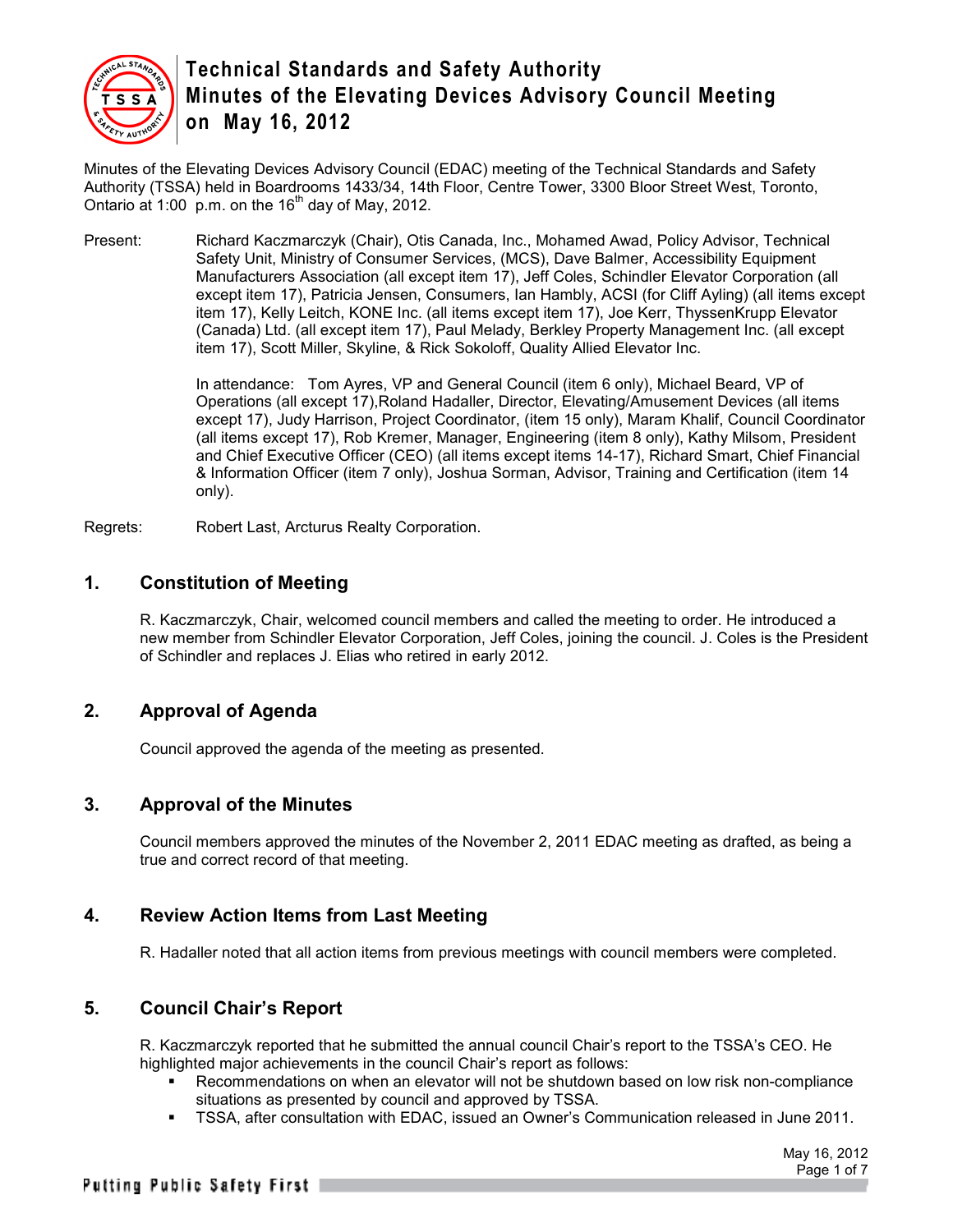

- Code Adoption Document 250/11 was released in November 2011 and new requirements that became effective May 1, 2012 were outlined.
- EDAC has been provided an opportunity to address the fee review framework and process.
- EDAC held additional meetings to address in-camera concerns that emerged from Council evaluation and engagement survey results.

The Chair also highlighted key opportunities such as encouraging TSSA to provide more frequent Owner's Communication bulletins in order to raise owner's awareness on new Director's Orders, compliance dates and mandatory safety upgrades. The Chair briefed council about the possibility of providing contractors' performance reports which are currently not available but would be beneficial to address specific contractor's performance for improving contractor's yearly performance on shutdowns.

The Chair also provided an update around the EDAC special meeting held on April 2, 2012. The minutes were part of the advanced materials for this meeting, which was treated as read.

The primary focus of April  $2<sup>nd</sup>$  meeting was around the inspector consistency issue. A flow chart on how to deal with the consistency issues was provided to those attending that meeting. The council requested a copy of the flow chart. This issue was also presented at the Field Advisory Committee meeting held on April 12, 2012. Follow-up meetings focusing on Southern Ontario regions are recommended to be held in June 2012.

The Chair informed the council that the Committee of Council Chair met with Deputy Minister Gherson on April 27, 2012. Since the Chair was not at the meeting, P. Jensen, who attended the meeting as the Chair of the Consumer Advisory Council, highlighted the major discussion points. She informed council that the meeting focused on the upcoming MCS oversight fee increase and the Ministry's intention to move toward full cost recovery. The oversight fee increase will impact on all Delegated Administrative Authorities (DAAs). Total oversight fees will increase for all the DAAs over a three year period.

ACTION: A copy of the flow chart on how to deal with inspector consistency will be included with the minutes.

### **6. TSSA President and CEO's Report**

As part of the advanced materials for this meeting, members received a report from the President and CEO regarding TSSA's key activities over the last quarter, which was treated as read.

K. Milsom provided an update on two successful prosecutions that were completed in 2011:

- Enbridge Gas Distribution & Precision Utility Ltd. which arose from a natural gas explosion on Bloor Street in 2003 and resulted in seven fatalities; and
- Fujitec Canada Inc. which arose from the 522 University Avenue elevator incident in 2006. The latter case is in the Court of Appeal process.

K. Milsom informed council that the backlog for elevator periodic inspections was eliminated ahead of schedule as of April 2012. She expressed appreciation to M. Beard, R. Hadaller and the ED team's efforts on this initiative.

Discussion ensued on how to maintain no backlog in the elevator periodic inspections. M. Beard highlighted that a new process was implemented, and new tools, such as Declaration of Compliance, were introduced. Additionally, more inspectors were hired, and this will aid in the continued elimination of the periodic inspection backlog in the future. In respect to council's concern on fee for service as a result of having the new inspectors in the field, it was reiterated that the new hires will be dealing with the increasing volume of new devices requiring inspections.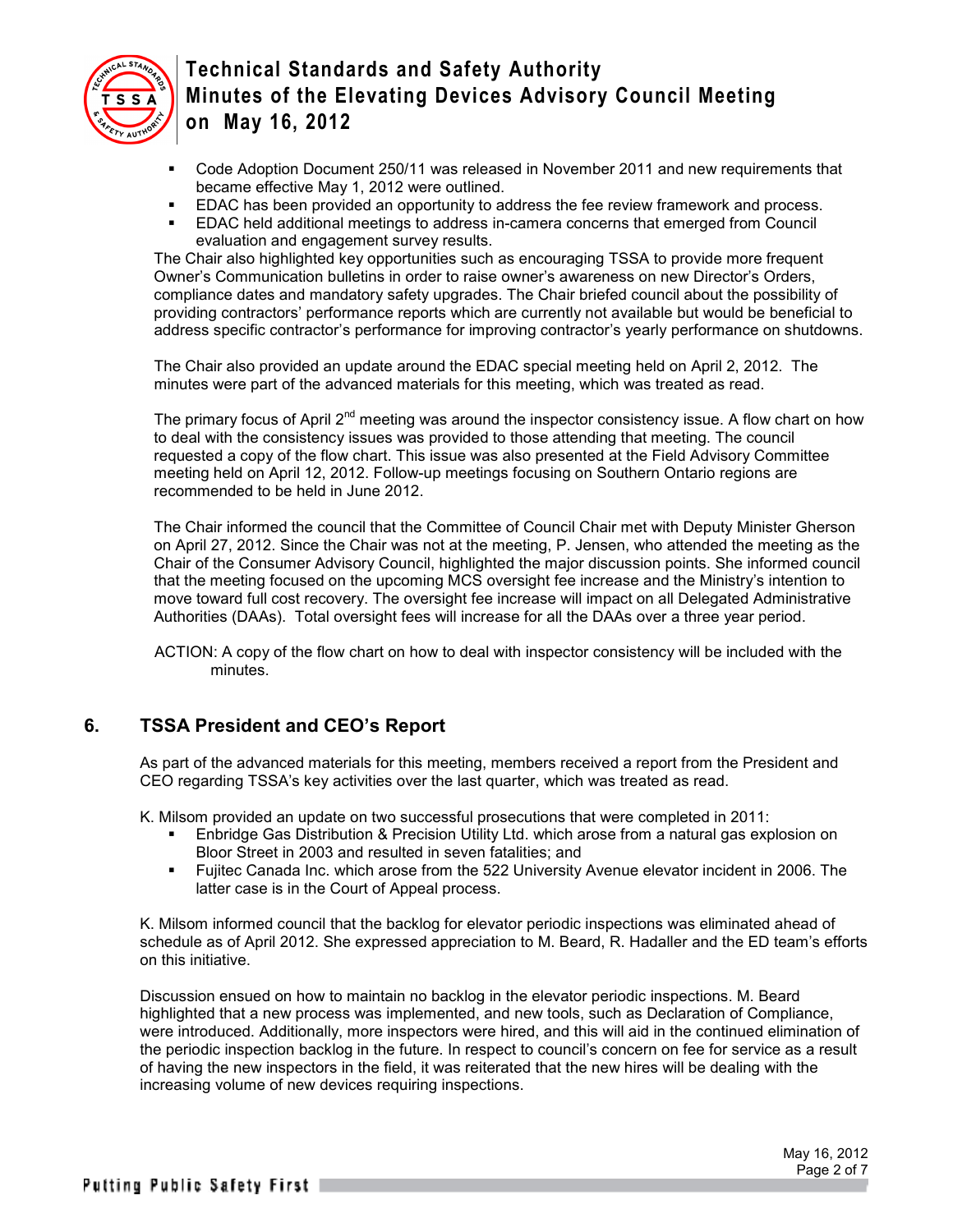

**Risk Based Scheduler 2 (RBS2):** T. Ayres joined the meeting for this item. He informed council that RBS2 was a refined version of an already existing system within TSSA. The major difference was the focus on developing standardized order process and risk ranking capability which would also deal in part with the consistency issues brought up by EDAC in the past. He also informed council that RBS2's primary focus was taking risks inherent to designs into consideration.

Discussion ensued around inspectors' skills inventory at TSSA and how this may be impacted by RBS2 focus on newer elevators. It was noted that TSSA employs inspectors regionally and was moving towards including skill set as an input to scheduling future initial/periodic inspections.

Currently information is shared among inspectors, and at any point where an inspector faces a challenge or complex equipment he/she is not familiar with, he/she can access an expert on that particular design.

Further discussion followed around the data available to inspectors at the point of issuing an order or inspecting a device. Council recommended that TSSA look into developing the capability to provide historical data to inspectors on older devices which will allow an inspector to have full information before making a decision.

A high level discussion ensued around whether or not RBS2 would have the capacity to report on what the contractors' frequency of periodic inspections would be and if this feature could be added to the incentive and de-incentive program of TSSA fee structure.

## **7. Fee Review Framework and Process Update**

With the aid of a PowerPoint presentation, R. Smart presented the EDAC fee proposal by providing an update on the fee review subcommittee and overview of the fee changes in 2009.

He presented the 2012 fee review proposal as follows:

- **Inspection/Engineering base rate unchanged**
- No increase to LRC fees
- **Priority service multipliers remain**
- **Flat travel recovery fee changed from per visit to per inspection as only 64% of travel costs were** being recovered
- 3x fees for non-compliant follow up inspections
- Simplified fee structure for inspections and engineering reviews

Council discussed the travel cost changes and noted some concerns with the impact this may have on urbanized areas such as Toronto and Ottawa. M. Beard informed council that TSSA is currently looking into a schedule optimizing tools to alleviate any concerns with undocumented inspectors' travel times.

A high level discussion ensued around fee changes in other TSSA programs in relation to the Elevating Devices Safety Program.

R. Smart concluded the fee review presentation with a reminder for the  $2<sup>nd</sup>$  fee review subcommittee meeting scheduled for May 17, 2012.

D. Balmer informed council that he received an email from Ontario College of Trades in regards to upcoming changes to the certification amount and how this may impact on the fee changes.

ACTION: D. Balmer will forward the email he received from Ontario College of Trades to R. Hadaller to share with council. M. Awad will also follow up on the Ontario College of Trades' email and will share the MCS perspective on it with council at the next meeting.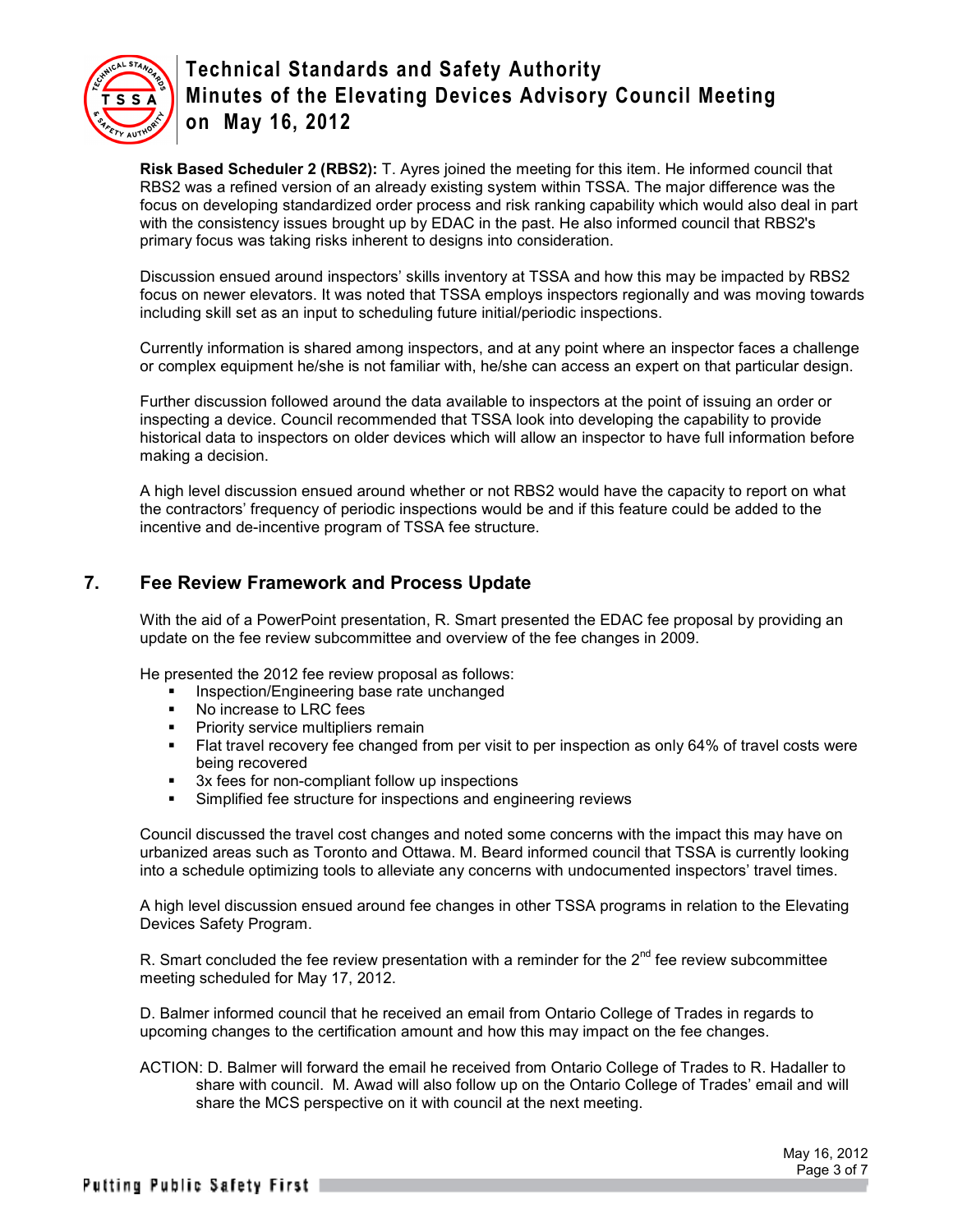

### **8. Director's Order and Bulletins Status**

As part of the advanced materials for this meeting, members received a status list of Director's Orders and bulletins, which was treated as read.

R. Kremer reminded council that all the pending documents were sent to them to provide feedback and he was in the process of revising them. Inadvertently excluded from the advance materials was a status update on Directors Safety Order 253/12. Retroactive compliance requirements for interlocks on freight platform and material lifts will be effective May 2014.

Discussion ensued around the Director's Safety Order dealing with anti-creep/leveling requirement for B355 vertical platform lifts. Council noted this document has been under draft status for a long time and enquired what the underlying issues were. R. Kremer informed council that there were some challenges with conducting code editions research and currently there were some resource restraints. He further informed council that this document may require a Risk Reduction Group (RRG) to define requirements and compliance options. D. Balmer expressed interest in joining this RRG.

ACTION: R. Kremer will follow up on the possibility of establishing an RRG for the Director's Safety Order on anti-creep/leveling requirement for B355 vertical platform lifts with D. Balmer. Council members will be asked to provide names of people from their respective organizations they would like to participate on the RRG.

### **9. Elevating Devices Safety Compliance Update**

With the aid of a PowerPoint presentation which forms part of the record of the meeting, R. Hadaller updated council on compliance results and occurrence results of the last quarter.

He reviewed the status of inspection outcomes, periodic inspections and ED occurrences. He highlighted the trends for the program on a quarterly basis from Q4, 2010 to Q3, 2011.

R. Hadaller further provided an update on fiscal year 2011/2012 Q3 health impacts. He also informed council that Declaration of Compliance was offered on 30% of periodic inspections and where it was offered, there was a 25% utilization by industry.

R. Hadaler further added that TSSA was looking into developing a contractor data report to show where each contractor ranks among peers with respect to compliance. He requested council to assist with what information to collect and display for reporting. Further discussion ensued on the logistics and privacy of developing this document. R. Hadaller informed council that there may be a scoring system to assist those with low rankings to find out where to improve. The data will be provided and each contractor can compare their specifics against industry averages. Council provided some feedback such as differentiating contractor's orders from owner's orders and indicating the age of devices. R. Hadaller indicated that inspectors will not be reviewing contracts between the owners and the contractors.

Moving forward, R. Hadaller highlighted the process as follows: to collect feedback from the council; develop the reporting requirements; and have the report ready for distribution in July 2012.

ACTION: Council members will provide feedback to R. Hadaller in regards to the data they would like in the contractor's performance report via email by June 15, 2012.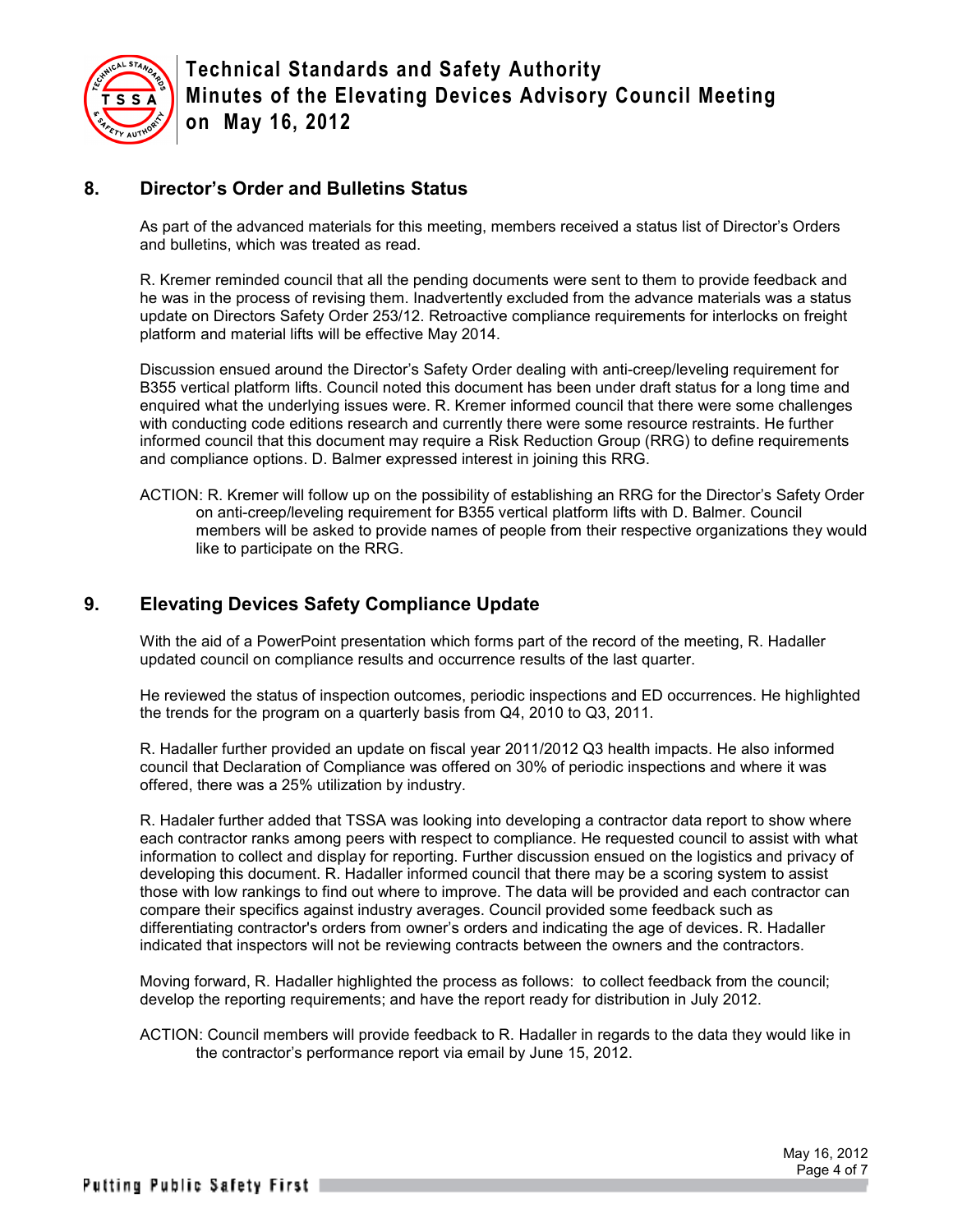

### **10. Ministry Consumer Services update**

M. Awad provided a brief update on MCS, mainly around the recent release of the Drummond report and its impact. He acknowledged the support his office was receiving from Stakeholder Relations department at TSSA. He also informed council that MCS representatives will be designated to each council in order to expand knowledge and understand the industry represented by council.

Discussion ensued around the exact amount for oversight fees for other DAAs relative to TSSA's size and revenue. M. Awad noted he will follow up on this and will share his findings at the next meeting.

ACTION: M. Awad will follow up on the oversight fees for other sectors within the DAAs and will share his findings with council at the next meeting.

### **11. Risk Reduction Groups Update:**

*Elevator uncontrolled movement up over speed task force & single and two speed elevators:* As part of the advanced materials for this meeting, members received draft minutes of this RRG from March 2, 2012, which was treated as read. It was determined that the risk of uncontrolled movement and up overspeed does not warrant retrofitting of emergency brakes on existing elevators. The risk of trips and falls due to leveling issues on older equipment with single and two speed controls does pose a higher risk and when combined with uncontrolled movement and up overspeed may justify upgrades to such elevators.

R. Hadaller provided an update on the anonymous web survey being circulated currently among mechanics. This survey was sent to all industry members with the direction to pass it along to their mechanics. TSSA's elevating inspectors were also instructed to distribute it to mechanics as well. Only two responses have been received to date.

Discussion ensued around the reasons behind the lack of responses and if there were structure or design issues with the survey form. Any feedback on the survey can be sent to R. Hadaller.

## **12. Field Advisory Committee (FAC) Update**

I. Hambly on behalf of J. Egan provided an update on FAC's last meeting held on April 12, 2012 as follows:

- The meeting was well attended by representation that included consultants, Toronto Transit Commission (TTC), Canadian Elevator Contractors Association (CECA), independent Elevator Contractors Association (IECA), most major equipment manufacturers and TSSA.
- **Resolution protocol for contested directives has been posted on the TSSA website.**
- Inspection Consistency at TSSA (item #5 of the EDAC agenda) was updated at the FAC and was well received.
- **EXECT** Challenges with design submission requirements were discussed.
- In respect to closing contractor related directives and issuing Declaration of Compliance, FAC members requested to separate owner related directives from contractor related directives; however, the challenge with this request was TSSA relies on the contractor to help encourage the owner to complete their directives. Further update will be provided at the next FAC meeting.
- Update was provided on machine guarding guidelines and its challenges since some of the wording in the guideline is not supported by the Ministry of Labour as it relates to secondary guarding requirements.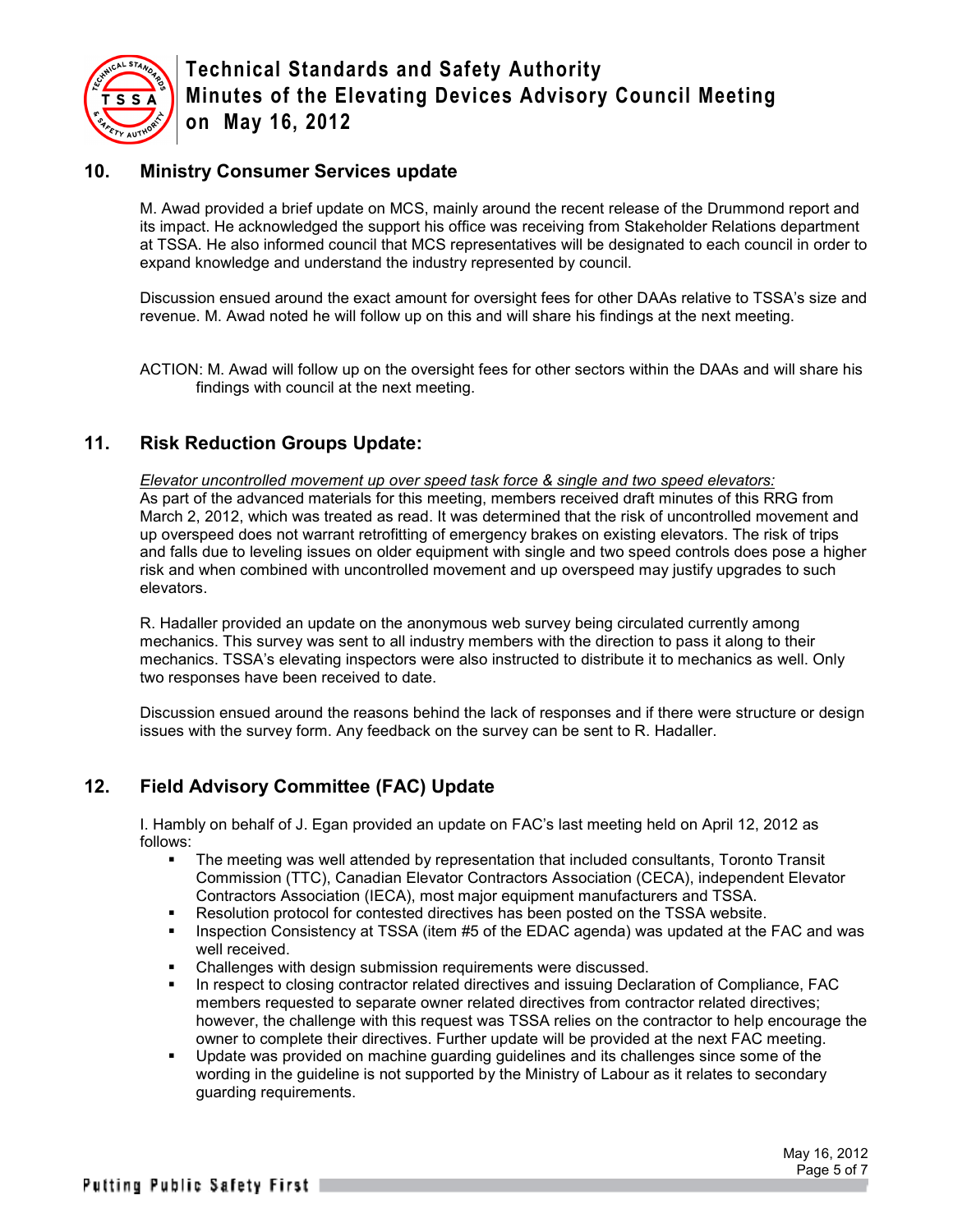

### **13. Ottawa Meeting – Inspector Consistency**

As part of the advanced materials for this meeting, members received a briefing note highlighting the discussion points of the meeting held on April 11, 2012 in Ottawa, which was treated as read. This meeting was a follow up to the EDAC April 2, 2012 special meeting held in Toronto which focused on issues arising from the council evaluation and engagement survey re: inspection consistency.

The industry representatives recommended having similar meetings in western/southern part of the province to allow more feedback from contractors. TSSA recommended at the last FAC meeting, held on April 12, 2012, to have a follow up meeting in June 5<sup>th</sup> or 6<sup>th</sup>, 2012. The EDAC Chair will provide an update to council at the next meeting.

ACTION: R. Kaczmarczyk will provide an update from June 2012 meetings that will be focusing around inspection consistency to council at the next meeting.

### **14. Elevating Devices Training and Certification Advisory Board (ED-TCAB)**

As part of the advanced materials for this meeting, members received ED-TCAB minutes from the November 23, 2011 meeting, which were treated as read.

J. Sorman provided a further update on the last TCAB meeting held on April 24, 2012.

He reported to council that the expanded scope curriculum for the EDM-E – VC was approved and implemented January 1, 2012. He also reported to council that the EDM-B curriculum document along with a limited scope pertaining to hydraulic construction hoists (BH) was approved and implemented May 1, 2012.

A subcommittee was convened on May 2, 2012 to discuss recommendations put forth for the EDM-F Passport document and a further update will be provided at the next TCAB meeting.

An update on year one of the 2011 Continuing Education cycle was provided. To date approximately 1500 ED mechanics have successfully renewed their certificates; approximately 300 have not complied with Director's Order 232/08 and are working with expired/ invalid certificates; and 63 certificates have been terminated for non-compliance. Council enquired if there was any way to verify if ED mechanic(s) have successfully renewed their certificate. J. Sorman noted organizations/employers may submit a list of their staff (including full name, and certificate number) to TSSA for verification against the Oracle database.

Further discussion ensued around continuing education for the 2013 curriculum utilizing Remote/Online Training in the 2013 cycle. Training providers wishing to offer this mode of training will be required to reapply for accreditation.

The participation of Ontario Colleges of Trades members at the TCAB meetings was also briefly discussed.

### **15. Input on Industry Trends and Issues**

As part of the advanced materials for this meeting, council received a briefing note requesting the members to provide input on industry trends and issues, which were treated as read.